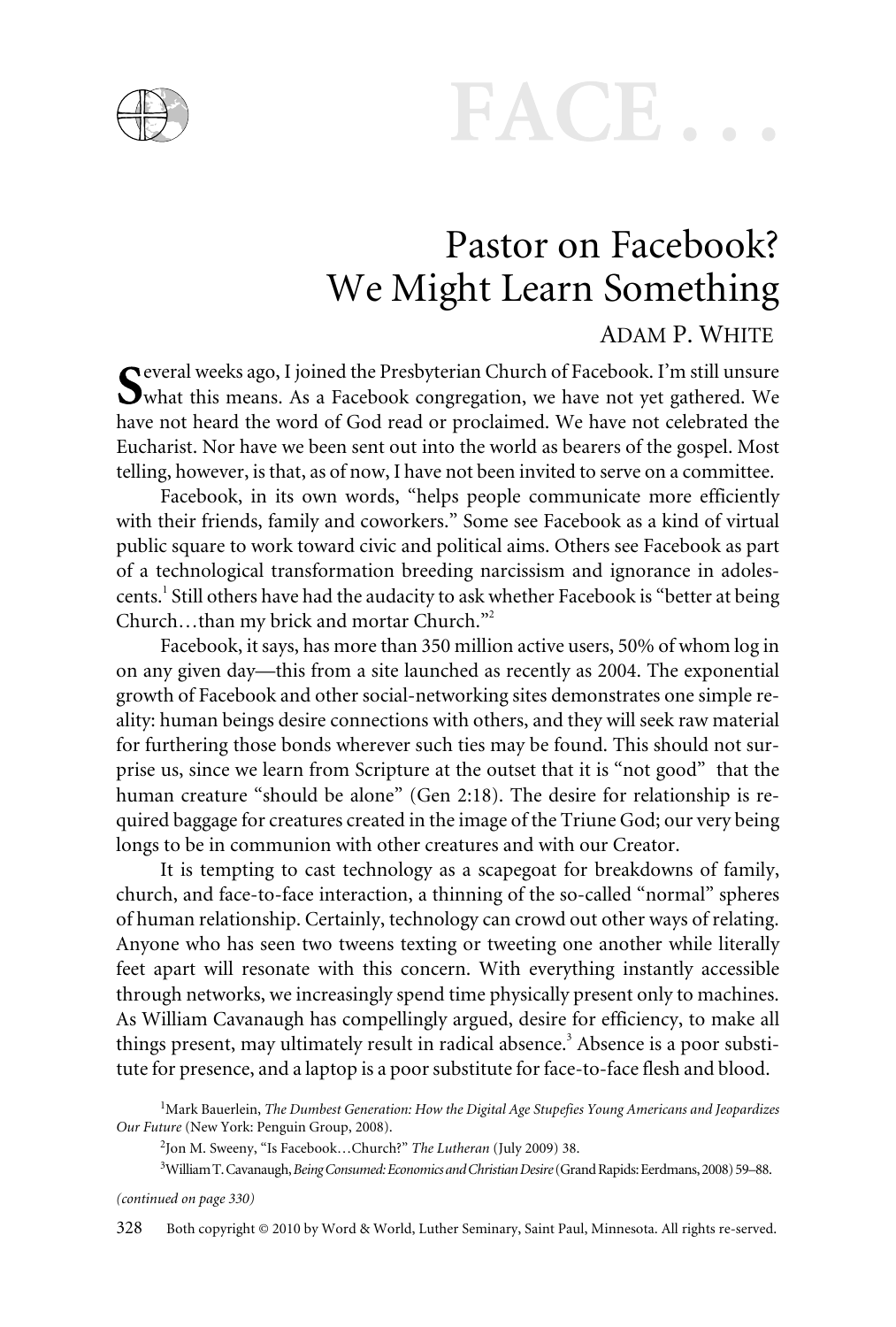# TO FACE

*Word & World Volume 30, Number 3 Summer 2010*

## Pastor on Facebook? Not for Me

### KAE EVENSEN

n 1811, Jane Austen wrote *Sense and Sensibility,* a novel centered around the lives of two young women, Elinor and her sister Marianne. Elinor is sensible, guided by good judgment. Marianne, her younger sister, is prone to the whims of her emotions, or sentiment. One day, Marianne sprains her ankle only to find a dashing stranger, Mr. Willoughby, come to her aid. He invites her to visit his estate, falsely encouraging her to believe he is in love with her. After his unexpected departure to London, Marianne writes a series of letters to Willoughby, and because the letters are so warm and intimate, Elinor assumes her sister is engaged. However, when Marianne and Willoughby finally see one another in person, he snubs her, breaking Marianne's heart. In not seeing Willoughby face to face, Marianne created a false reality.

Sometimes it's just best to show up in person.

Facebook is a form of mediation, and there are thousands of ways we find to mediate our lives. Mediation, in and of itself, is not a bad thing; it helps soften the edges of life. So mediation—be it television, texting, music, books, Facebook, journals, letters, blogs, film, e-mail, or the arts—does not fit neatly into moral categories. Facebook and other forms of social networking do a lot of good; they bring people together, keep people connected, are a great way of relaying news, and they are a "safe"' way to interact, especially with new people. So why have I, as a pastor, chosen not to be on Facebook?

First, I already feel as if there is an umbilical cord attached between me and a lighted rectangular screen almost all of my waking hours. Be it my cell phone or my computer or a TV, I find that most of my day is spent interacting with others via a mediated form. Although I would feel helpless without the Internet, and my cell phone now seems like a necessity, I have chosen to not participate in Facebook because, well, enough is enough.

Also, as a pastor, there are boundaries issues that I haven't sorted out yet. I realize that friending someone on Facebook is not the same as *being* friends. But I have also heard lots of my Facebooking friends tell me that when someone "unfriended" them, they were a little confused and hurt. As a pastor, I want to be careful to draw a distinction between being friendly and being a parishioner's friend. Facebook seems to muddle those boundaries.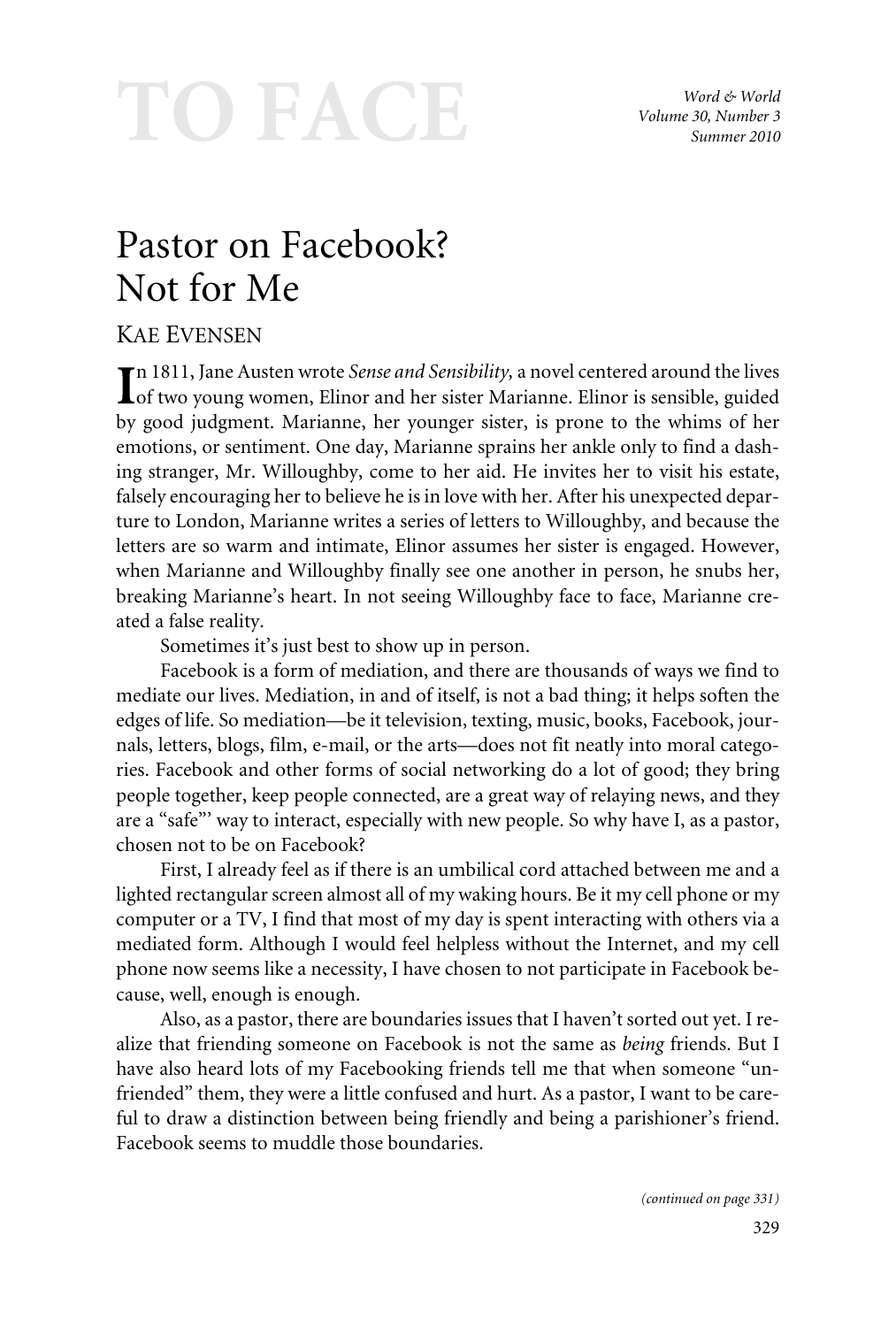Still, to blame Facebook and e-dentity for relational decay is to get the church off the hook. What is most disturbing is not that people are flocking to Facebook to extend and nurture their relationships. More disturbing is that, culturally speaking, the church is no longer a primary place where people expect such meaningful connections to be fostered. Why are people who are genuinely seeking connections with one another, connections with causes bigger than themselves, and even connections with God, increasingly looking to places like Facebook rather than fleshand-blood Christian communities?

Perhaps instead of condemning instruments that seem to foster and further relationships, the church should (1) attempt to understand how such tools may be used actually to bring people face-to-face, (2) recognize the ways in which Facebook and similar technologies potentially strengthen connections when fleshand-blood presence is not an immediate possibility, and (3) be critically honest about what such technologies are and are not.

Facebook is not a community unto itself, nor is it a church in its own right, nor is it a technologically rendered Lord's Table; and the Presbyterian Church of Facebook has done little to convince me of the contrary. Facebook, however, has been a means for some people (this author included) to connect more deeply with their loved ones who are presently absent. Facebook can be an instrument of reconciliation; I personally know of one case where Facebook opened up an avenue for conversation between estranged family members. And Facebook has allowed some to connect with those who are predisposed to concealing themselves from others (some extreme introverts report a freedom of disclosure they never experienced before while posting on social-networking sites). At times, Facebook has brought solidarity, strengthened communities, and allowed distant neighbors to pray for one another. This is no replacement for flesh and blood; at best it is an extension—a prosthetic, in Graham Ward's language, an artificial extension of already existing relationships.<sup>4</sup>

Yes, I use Facebook, but Facebook is not the center of my relational world. My yes to Facebook is a qualified one. I wonder if that's not precisely what is needed in a world that technology draws into ever new binary oppositions ("Friend Request: Confirm or Ignore"). As the people of God we have our own disciplines. We invite our communities to recognize that relationships—even ones mediated through technology—always carry possibilities that either enliven or deaden us to God, the source of all relationship; through catechesis and spiritual nurture we acquire the habits and practices to discern the difference.  $\bigoplus$ 

*ADAM P. WHITE is associate pastor of First St. Paul's Lutheran Church, Hastings Nebraska, and adjunct instructor of religion at Hastings College, Hastings, Nebraska.*

<sup>4</sup> Graham Ward, "Cities of the Good: The Redemption of Cyberspace," in *Cities of God* (New York: Routledge, 2000) 256.